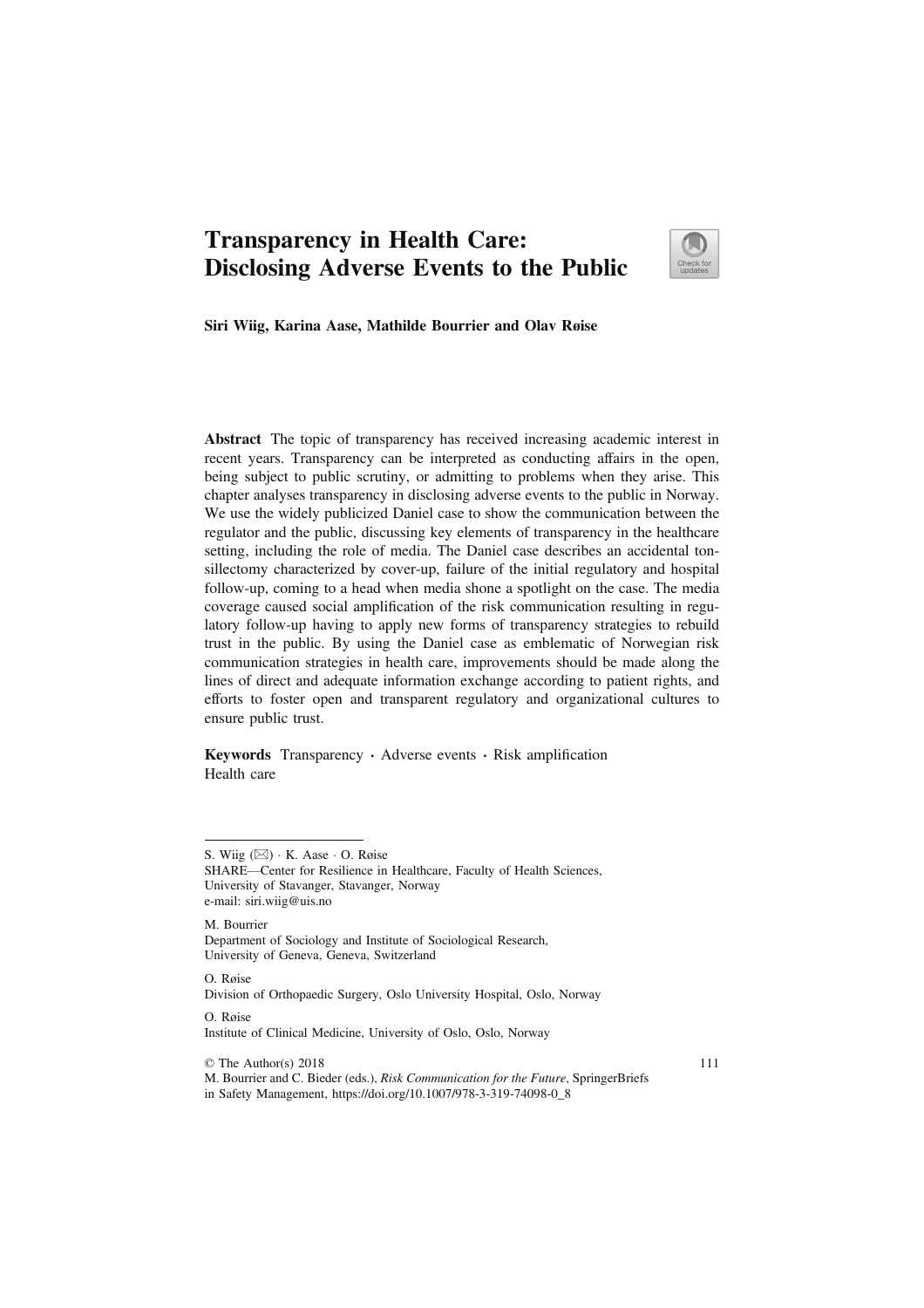112 S. Wiig et al.

### Introduction

#### Background

It is commonly claimed that we live in an age of transparency (Hood and Dixon 2015) or in a 'transparency society' (Han 2015). The topic of transparency has therefore received increasing academic interest, resulting in theoretical and empirical propositions. Transparency can be interpreted as conducting affairs in the open, being subject to public scrutiny, or admitting to problems when they arise. Transparency may improve the communication of benefits and risks, and support the spread and sharing of knowledge. There is little doubt that transparency is fundamentally important from democratic and efficiency perspectives, although it may also have negative implications. More information and more communication do not necessarily lead to better decisions about risk, and the call for increased transparency may also increase costs and complicate decision-making processes (Han 2015; Hood and Dixon 2015). Some transparency strategies may involve dedicated web portals, publication of recommendations, introduction of public hearings, establishment of safety and quality committees and disclosure of the minutes of meetings and meeting agendas (Bouder et al. 2015).

In Norway's healthcare context, transparency trends are developing in line with greater international emphasis on holding healthcare providers accountable and relying more on performance indicators (e.g. Kurtzman and Jennings 2008; Tavare 2012). More specifically, more hospitals are making their adverse event rates public and posting hospital infection rates on their websites. Hospitals also disclose the number of patient complaints, their performance on national quality indicators, and waiting times (e.g. AHUS 2015; OUS 2015).

Promoting patient safety using a system perspective has shown promising results in improving health care and reducing adverse events. However, the use of error disclosure and the creation of transparent safety cultures have not been rigorously assessed or implemented (Francis 2015; Liang and Lovett 2013; Waring 2015). Healthcare scandals in several countries have shown that uncaring and ineffective practices can flourish if the organizational context goes wrong (Braithwaite et al. 2015; Francis 2013; Mannion and Davies 2015). There are still intimations of a culture of individual blame within health care, supported by professional cover-ups of adverse events (Johnstone and Kanitsaki 2006; Wiig and Lindøe 2009; Woodier 2015), and a fear of whistleblowing (Mannion and Davies 2015; Waring 2015). Healthcare professionals, managers and regulators alike have been accused, especially by the media, of avoiding transparent and open communication with patients and next of kin after adverse events (e.g. Aase and Rosness 2015; Francis 2013; Hannawa et al. 2016; Helsetilsynet 2015a, b; NOU 2015:11; Woodier 2015).

The nature of communication and regulation of risk has changed in Europe (Lofstedt et al. 2011; O'Connor 2016). Regulatory scandals have resulted in greater public distrust of regulators and policymakers and new models of regulation emerged with focus on public participation, transparency and increasingly powerful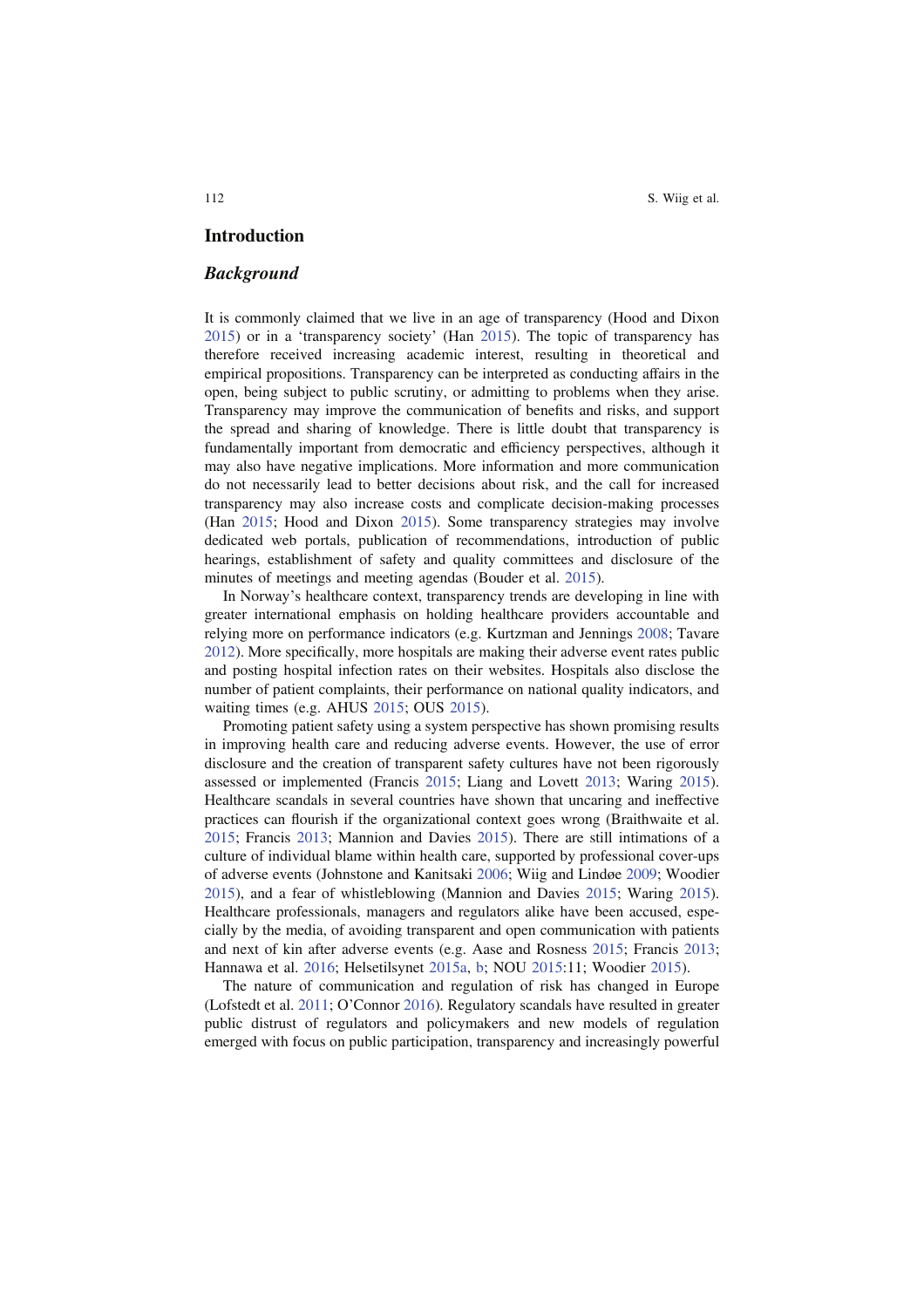non-governmental organizations. The call for greater transparency developed to ensure more open decision-making processes, as regulators and policymakers were no longer trusted. The role of media as an independent 'watch dog' is crucial and implies that journalists may become advocates and take strong stances, and in many cases amplifying the risks associated with the topic that they are covering (Kasperson et al. 1988; Lofstedt et al. 2011).

The Norwegian Board of Health Supervision (NBHS) is the national regulatory body for health and care services. It is a public institution organized under the Ministry of Health and Care Services. At the regional level, 18 county governors oversee services within primary and specialized health care. In 2010, a new investigative group was established as part of the NBHS to improve regulatory follow-up after serious adverse events in Norwegian specialized healthcare services. To ensure transparency, the NBHS publishes anonymized versions of investigative reports, summary reports, and has recently increased its transparency approach by publishing a draft report. The 2015 draft report was based on an in-depth regulatory follow-up investigation of the death of a 3-year-old child after a routine tonsillectomy (the Daniel case) in 2009 (Helsetilsynet 2015a, b). The regulatory follow-up and the police investigation in the Daniel case were initially closed in 2010, but new information from the news media caused the regulatory case to be reopened in 2014 (*Aftenposten*, June, 20, 2014). At that time, the new investigation unit within the NBHS was operative and took on the task.

## Aim

This chapter analyses transparency in disclosing adverse events to the public in Norway. We use the widely publicized Daniel case to show the communication between the regulator and the public, discussing key elements of transparency in the healthcare setting, including the role of media.

#### Theoretical Approach

This paper applies the Social Amplification of Risk Framework (SARF) (e.g. Kasperson et al. 1988; Pidgeon et al. 2003), as the theoretical foundation to understand the role of media in a high-profile case. It identifies how a new regulatory transparency approach has implications for the portrayal of events, interpretation of the event from different societal actors' perspectives and has unforeseen implications. In brief, the SARF is an integrative framework that depicts the dynamic social processes underlying risk perception and response. It is founded on the belief that hazards interact with psychological, social, institutional and cultural processes in ways that may increase or decrease the perception of risk and shape risk behaviour. The experience of risk is not just an experience of physical harm; it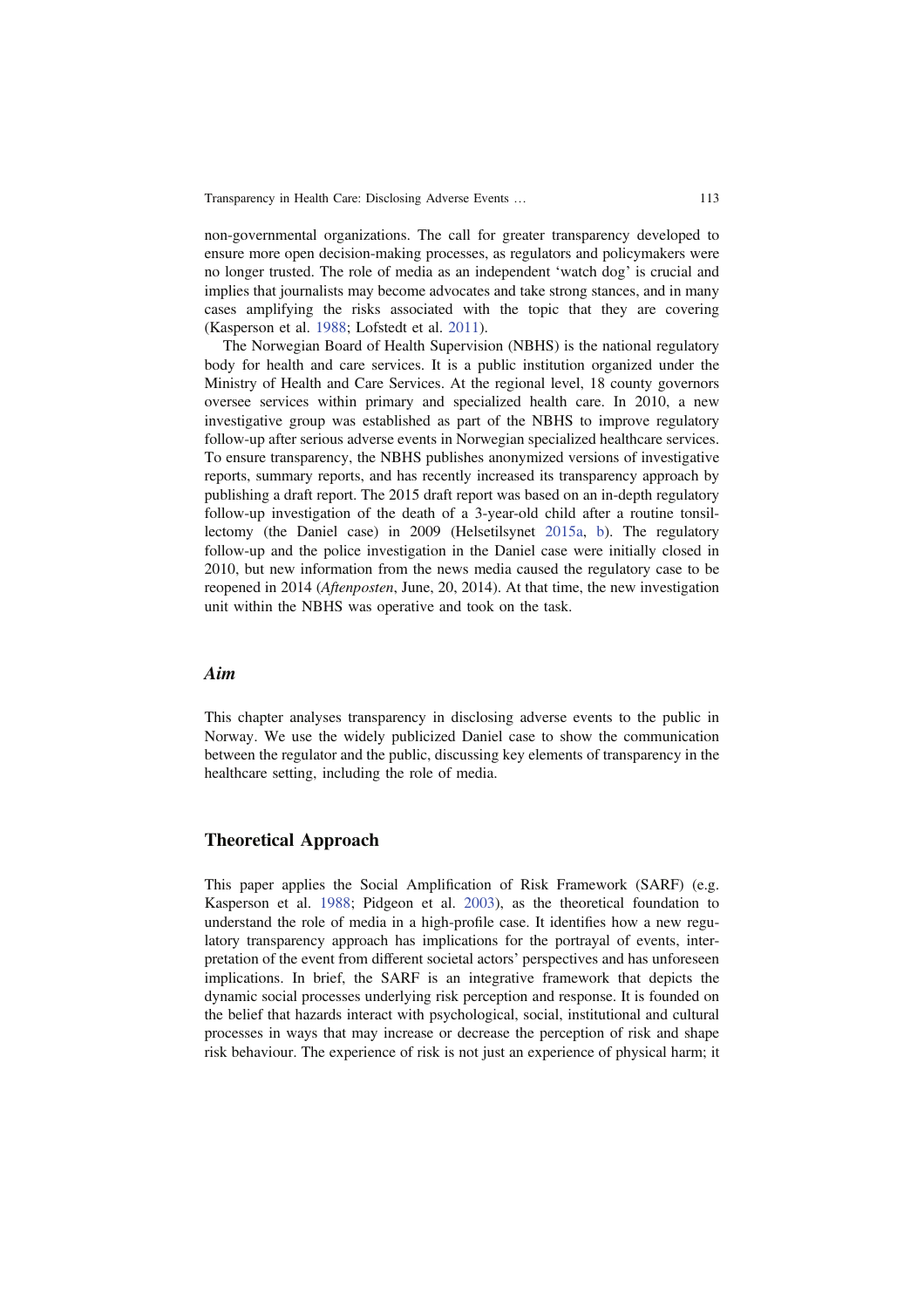is also the result of a process by which individuals or groups learn to acquire or interpret hazards (Kasperson et al. 1988; Pidgeon et al. 2003).

Hazardous events hold a signal value, which individuals and social groups may perceive differently. These signals are subject to transformations as they are filtered through individual and social amplification stations (e.g. mass media, groups of scientists, governmental agencies, and politicians). Social amplification may have repercussions far beyond the initial impact of the event, bringing effects such as demands for regulatory constraints, litigation or loss of credibility and trust. These processes imply that diverse hazards are given more or less attention due to the diverse understanding of signals among individuals and groups, causing an amplification or attenuation of risks (Pidgeon et al. 2003).

### Methods

We apply a retrospective case study strategy in the 'Daniel case' to understand the trajectory of the event and its implications for different stakeholders between 2009 and 2015 (Stake 1994). In this study, we conceive the case as the adverse event and the following activity among the stakeholders in the aftermath of Daniel's death. This paper is based on a qualitative content analysis (Pope et al. 2006) of publicly available data material on the Daniel case. The data material includes newspaper articles, news briefs from national media, and the preliminary draft version and the final investigation report published by the Norwegian Board of Health Supervision (NBHS). The main data sources are the draft version and the final version of the investigation report from the NBHS. The newspaper articles and news briefs have been used as a supplement to the investigative reports, adding narratives and voices related to the event, and also to provide insight into details, not covered by the mandate of the NBHS's investigative reports. All of the data material was downloaded from the Internet, and the study did not require ethical approval for collecting and analysing the data. The institution names, occupational positions, roles and responsibility were all present in the data material as it appeared in the published public documents. We have not disclosed any new information in this case. We analysed the material using a thematic approach where we read all of the material and then categorized the data according to the themes emerging from the data (Pope et al. 2006). We analysed the data to gain insight into (a) the chronological process between the regulator and the public, (b) the implications of a new transparency approach and (c) the influence of the media on the development and escalation of the case from the beginning of 2009 when Daniel died, to the end of 2015, after the NBHS published the results of the final investigation.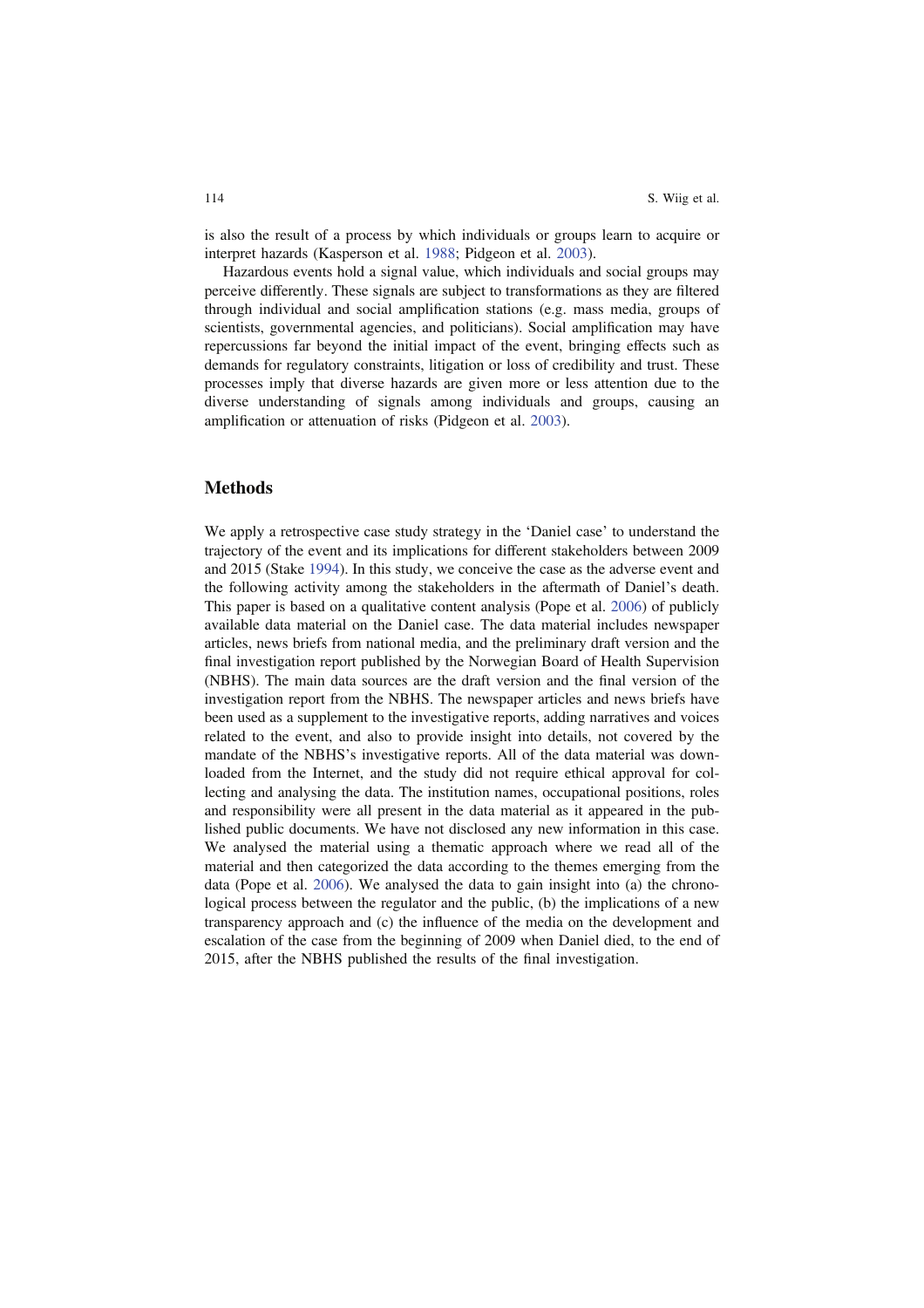### Findings

In this section, we present the findings chronologically. We begin with a description of the adverse event, the internal follow-up, and the regulatory and police investigations in 2009. Then, we describe how media dug up new information in 2014, the reopening of the case, and the implications of the new transparency policy in 2015. Figure 1 gives the timeline of the Daniel case.

### The Daniel Case: What Happened?

Daniel, aged 2 years and 11 months, was referred for chronic tonsillitis to the otorhinolaryngeal unit of Molde Hospital in north-western Norway. He had been having monthly throat infections, snoring, difficulties with speech and food intake and was accepted for surgery by the chief consultant. At admission for surgery January, 16, 2009, the patient was re-examined by a resident who classified the large tonsils as grade 3–4 according to Friedman's four-grade scale and confirmed the indication for surgery. No documented information was given to the parents on the particular risks associated with this surgery on such a young child. The patient underwent an uncomplicated adenotonsillectomy and was discharged from the hospital the next morning.

On day three after surgery, the patient was readmitted for bleeding. At admission, the bleed had stopped and the patient was prophylactically treated with antibleeding medication and surveyed fasting at the recovery unit. The patient was treated with penicillin due to elevated CRP. Neither blood screening nor reservation



Fig. 1 Timeline of the Daniel case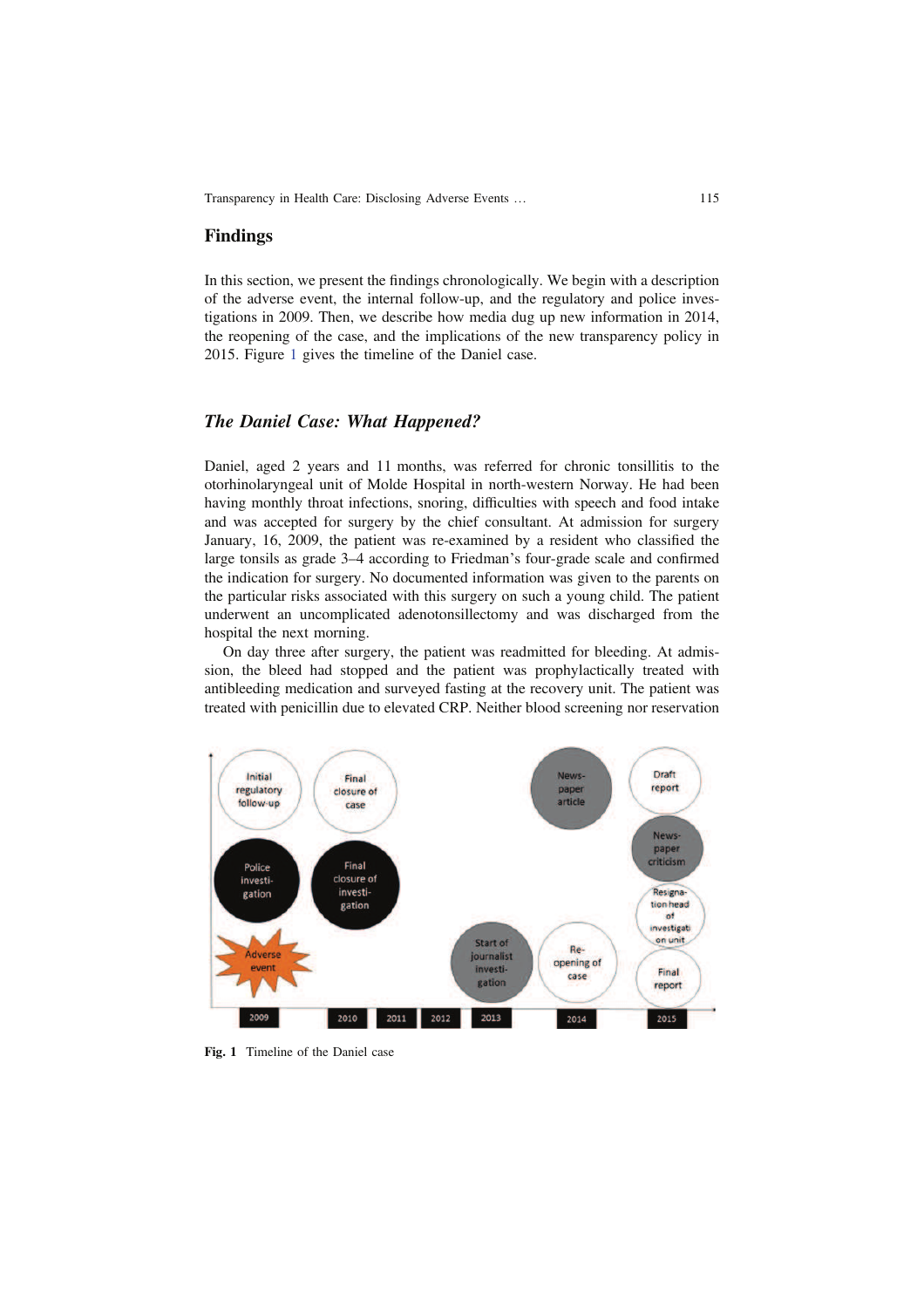of blood for potential transfusion was ordered. After 3 hours, the patient was transferred to the general ward and observed in a four-bed room close to the nurses' guardroom. The patient's mother was concerned and uncomfortable with the nurses' lack of observational behaviour. At approximately 3:30 a.m., the patient's father became alarmed when the patient vomited blood. The nurse called the operating theatre team. According to the patient's father, they entered the operating room 20 min after he alarmed the nurses at 3:50 a.m. According to the nurse anaesthetist, the patient was in shock, but according to the surgeon the patient was still awake. The patient was unsuccessfully intubated with a tube without cuff guided by laryngoscope in general anaesthesia as blood hindered visualization of the deep part of the throat. The second intubation attempt was successful in terms of correct tube placement. A few seconds later the patient had cardiorespiratory collapse and cardiorespiratory resuscitation was started. During ongoing resuscitation, a bleeding spot was secured with compression and diathermia. The senior consultant surgeon, who arrived at the operating theatre at 4:12 a.m., heard a strange sound and suspected a tube dislocation that was corrected. Several attempts of venous access restoration were unsuccessful so fluid transfusion was not possible. The ATLS-trained (Advanced Trauma Life Support) resident surgeon was then called to assist the resuscitation. He established intraosseous access in the left tibia and transfusion of fluid, medication and blood was immediately started. Two hours later the patient was transferred to the Regional University Hospital, St Olav Hospital in Trondheim, where he died 4 days later. Autopsy showed massive brain oedema. Death was caused by severe hypoxemia due to bleeding shock with cardiac arrest (Helsetilsynet 2015a, b).

### Internal Follow-up Immediately After the Adverse Event

Several critical issues for the case development were raised shortly after the adverse event. The hospital management did not carry out any formal debriefing. After Daniel's transfer, the involved healthcare professionals at Molde Hospital gathered, and the otorhinolaryngeal surgeon requested data from the anaesthesia monitoring equipment. However, this was impossible, as the data had already been deleted. The reason for this is not clear, but the nurse anaesthetist could not rule out that she had pressed 'the finish patient button', deleting all patient data. On February 2, the deputy managing director of the hospital called a joint meeting for all anaesthesia and otorhinolaryngeal doctors. There were major discrepancies in the narratives of the adverse event between the two professional groups. The chief otorhinolaryngeal doctor, who had not been present during the adverse event, argued that the meeting should not be held, partly due to old professional conflicts, and partly because of the upcoming police investigation. The otorhinolaryngeal perspective was negative, and they did not have an open and constructive discussion about the treatment of the patient. The meeting became a discussion of the reason for the patient's cardiorespiratory collapse. The anaesthetists suggested a loss of blood. The resident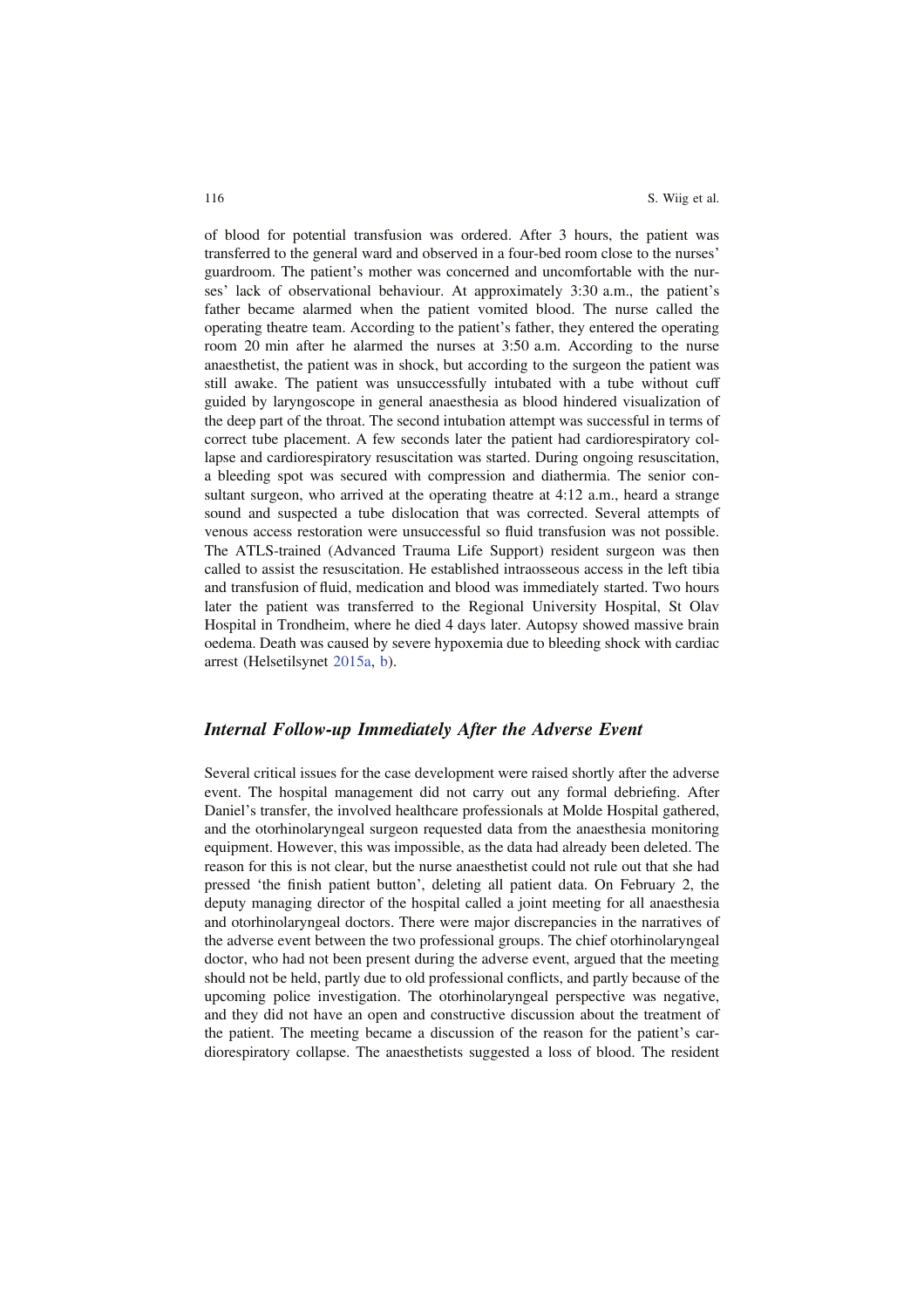otorhinolaryngeal surgeon and the chief otorhinolaryngeal doctor were not given the opportunity to counter this suggestion. In addition, memories from a similar meeting in 2006 involving personal attacks on the otorhinolaryngeal staff revived old conflicts and the atmosphere was experienced as tense. According to the investigative report (Helsetilsynet 2015b), the anaesthetists claimed that the meeting as being normal. No minutes were written.

A few days later, the anaesthesia consultant visited the resident otorhinolaryngeal surgeon and asked him to reconsider the information he had included in the medical record. In addition, the resident explained that the anaesthesia consultant, who chaired the library meeting, had said, 'Remember that everybody did a good job', just before the resident went into the police interrogation. The resident felt threatened and pressured to revise information (*Aftenposten*, June, 5, 2015; Helsetilsynet 2015b). Shortly after this episode, the chief otorhinolaryngist explained that the chief anaesthesia doctor had come to his office. They had a rough discussion on causality, the rumours spreading through the hospital and challenges of developing common procedures between the otorhinolaryngeal and anaesthesia units. The discussion degenerated into a scolding, according to the chief otorhinolaryngist (Helsetilsynet 2015b). The investigative report does not present data on the chief anaesthetist's perception of this situation.

# Process of Police Investigation and Regulatory Follow-up in 2009

In 2009, a regulatory follow-up and a police investigation were initiated. Both closed the case and concluded that there was no reason for regulatory sanctions or prosecution. The Regional Board of Health Supervision in the county and the police received reports from the hospital on an unnatural death, as required by law. Almost 6 months later, the Regional Board of Health Supervision requested the National Board of Health Supervision (NBHS) to assess prosecution. The NBHS did not find sufficient grounds for prosecution under the Health Professional Act, and the decision was upheld after a review of the documents from the police investigation (Helsetilsynet 2015b). The police had interrogated the healthcare professionals involved and consulted an expert in children's diseases. Based on the expert's opinion, and because the NBHS did not find sufficient evidence to prosecute, the police dismissed the case, concluding that there was no evidence of a crime. The expert on children's diseases concluded that even though mistakes had been made, no individuals were to blame. The hospital did not follow up the expert report with a learning perspective strategy and plan (*Aftenposten*, June, 22, 2014).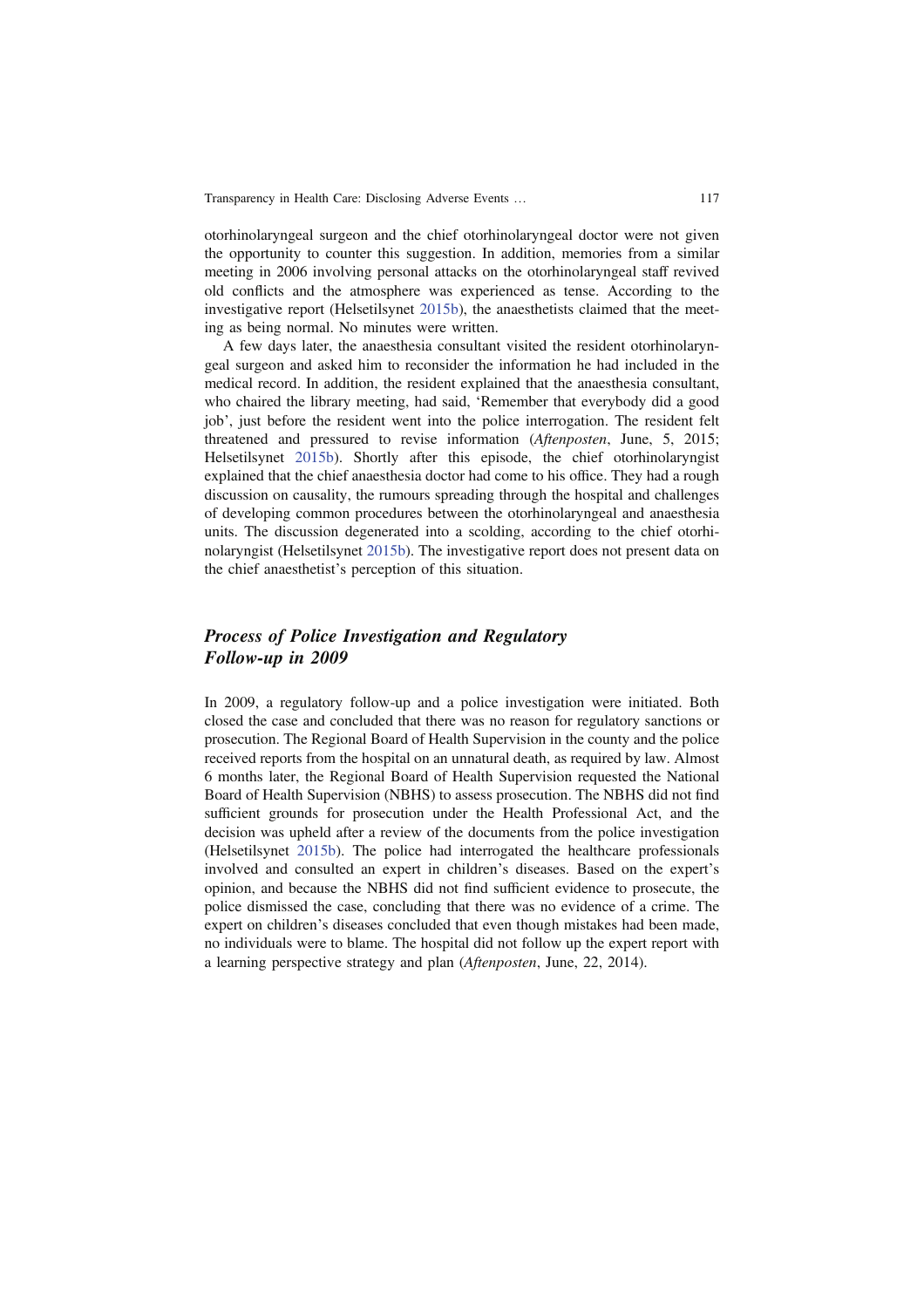118 S. Wiig et al.

# Media Push Causing a Reopening of the Regulatory Case in 2014

The Daniel case was subject to regular media coverage in local and national news press and TV. A turning point came in June 2014 when media released new and highly relevant information:

In the documents that Aftenposten [*newspaper*] has access to, severe allegations are put forward indicating that hospital employees coordinated their depositions to the police. There moreover appear allegations on pressure and intimidation of healthcare professionals who refused to conform. Several at the hospital feared the results of the police investigation. (*Aftenposten*, June, 20, 2014)

Moreover, the parents expressed a need to clarify several unanswered questions, and the media information described a culture of fear, cover-ups, and claimed that healthcare professionals involved in Daniel's surgery had given incorrect information about his care. Based on the new media information in June 2014, the NBHS investigation group reopened the case and conducted an in-depth regulatory investigation to assess if the healthcare services provided in January 2009 had been done according to legal requirement of sound professional practice (a legal standard involving both institutions and individual healthcare professionals) (Helsetilsynet 2015b). The targets of the investigation included duties of documentation, internal follow-up of the event and whether the information and follow-up with the next of kin complied with the law.

# A New Transparency Strategy—Publishing a Preliminary Regulatory Investigation Report in 2015

In June 2015, the NBHS chose a new transparency strategy, by publishing the draft version of the investigation report. The published draft concluded that the health care had been provided according to sound professional practice, but the internal follow-up and the hospital's error management and learning system had not met regulatory standards. The draft report, however, did not go into detail about the culture of fear, and the negative psychosocial work environment. The Daniel case was a high-profile case, and the conclusion created extensive media interest. The analysis, methods and perspectives applied by the regulator were heavily criticized by the public for leaving out the key subject of a negative psychosocial work environment (*Aftenposten*, July, 6, 2015; June, 19, 2015). The NBHS countered by saying that the work environment was outside of its mandate (*Aftenposten,* June, 19, 2015).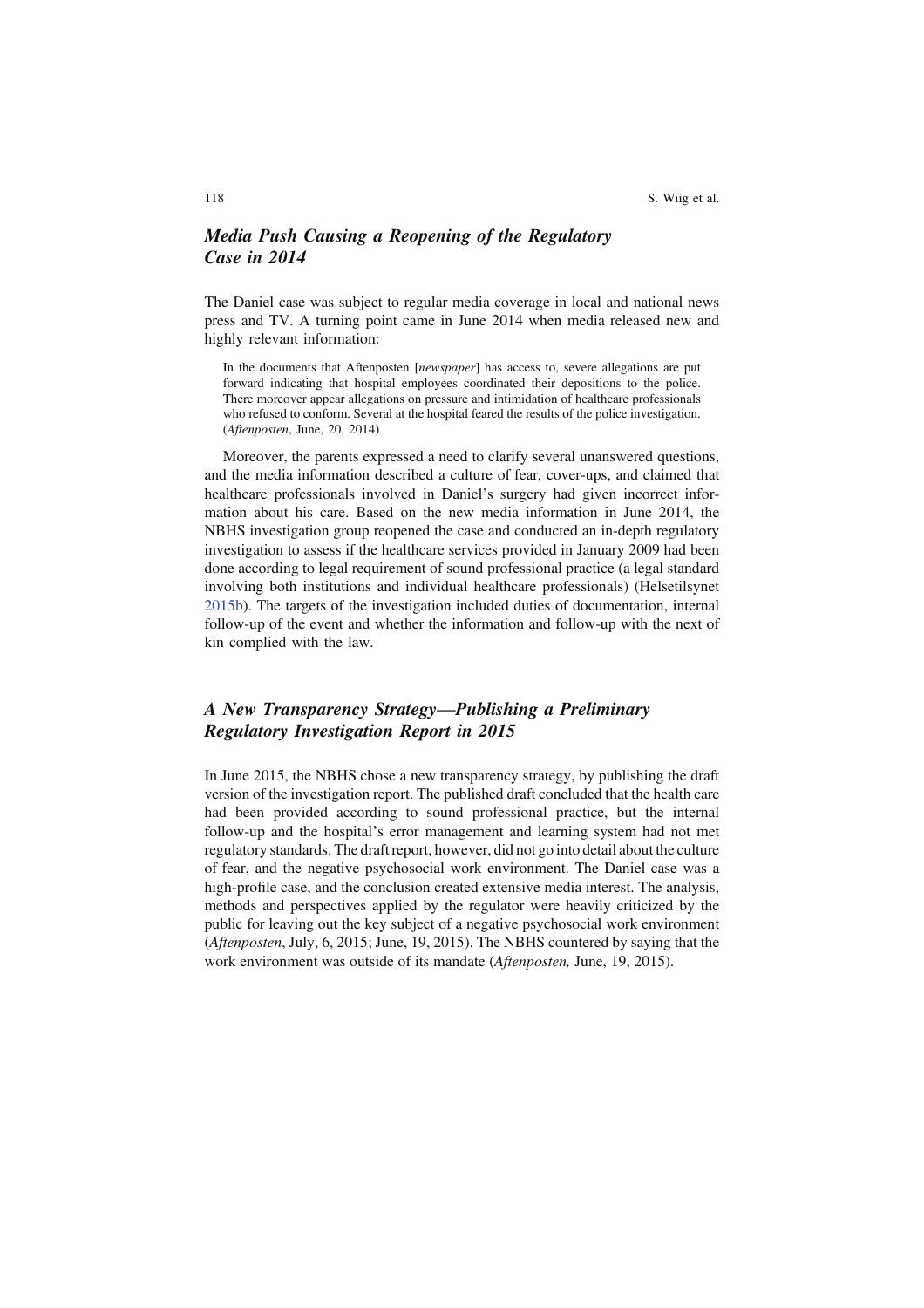# Taking Public Input into Account—Major Revision of the 2015 Final Report

In November 2015, the NBHS published its final report. The NBHS explicitly stated that by publishing the draft report, it wanted to promote openness and obtain input on the draft report to shed new light on the case. As was customary in similar investigations, the health trust (providing specialist healthcare services, teaching and research), involved health professionals, and the next of kin can give feedback on the draft report. In this case, the media and several actors were able to provide new input on the draft. The NBHS also invited different stakeholders (Daniel's parents and grandparents, experts on clinical leadership, anaesthesia and law, patient ombudsman, patient association) to meetings to elaborate or clarify their input:

We have invited several of those who provided input [*to the draft report*] to meet us and elaborate their points of view, to ensure we have a correct understanding of their view. (Helsetilsynet 2015b: 14)

The NBHS changed its conclusion about the effects of the negative psychosocial work environment on patient safety. In the final report, several amendments appear. One key amendment is how the NBHS elaborates on the management's responsibility for ensuring a sound psychosocial working environment, as a prerequisite for patient safety. The establishment of this link between managerial responsibility, working environment and patient safety appears to be required if working environment issues are to be incorporated under the NBHS jurisdiction. The report, moreover, states that the supervisory follow-up of issues in the working environment falls under the jurisdiction of the Labour Inspection Authority, but when the working environment affects patient safety and the public trust in healthcare services, it will require an interface with the NBHS's supervision (Helsetilsynet 2015b). In the conclusion of the final report, the conclusion regarding sound professional practice, documentation requirements and follow-up with the next of kin remained the same, but the NBHS added a new paragraph on the psychosocial working environment:

After publishing the draft report, we have received new information indicating that there are still challenges related to working environment, which is of relevance for patient safety. We will therefore ask the County Governor [*regional regulatory body*] to follow up this issue as a specific case [*new*].… The further supervisory activity on how the health trust ensures the psychosocial working environment will be in collaboration with the Labour Inspection Authority. (Helsetilsynet 2015b: 79)

An additional amendment addresses the suggestions for future safety recommendation for learning purposes. Most of the recommendations pertain to the revision or establishment of procedures related to tonsillectomy on children; storage of data in anaesthesia monitoring equipment and surveillance units; information to and taking care of next of kin after severe adverse events; and handling of professional conflicts and personal clash of interest to prevent them from developing into conflicts that may threaten patient safety. The NBHS, moreover, suggests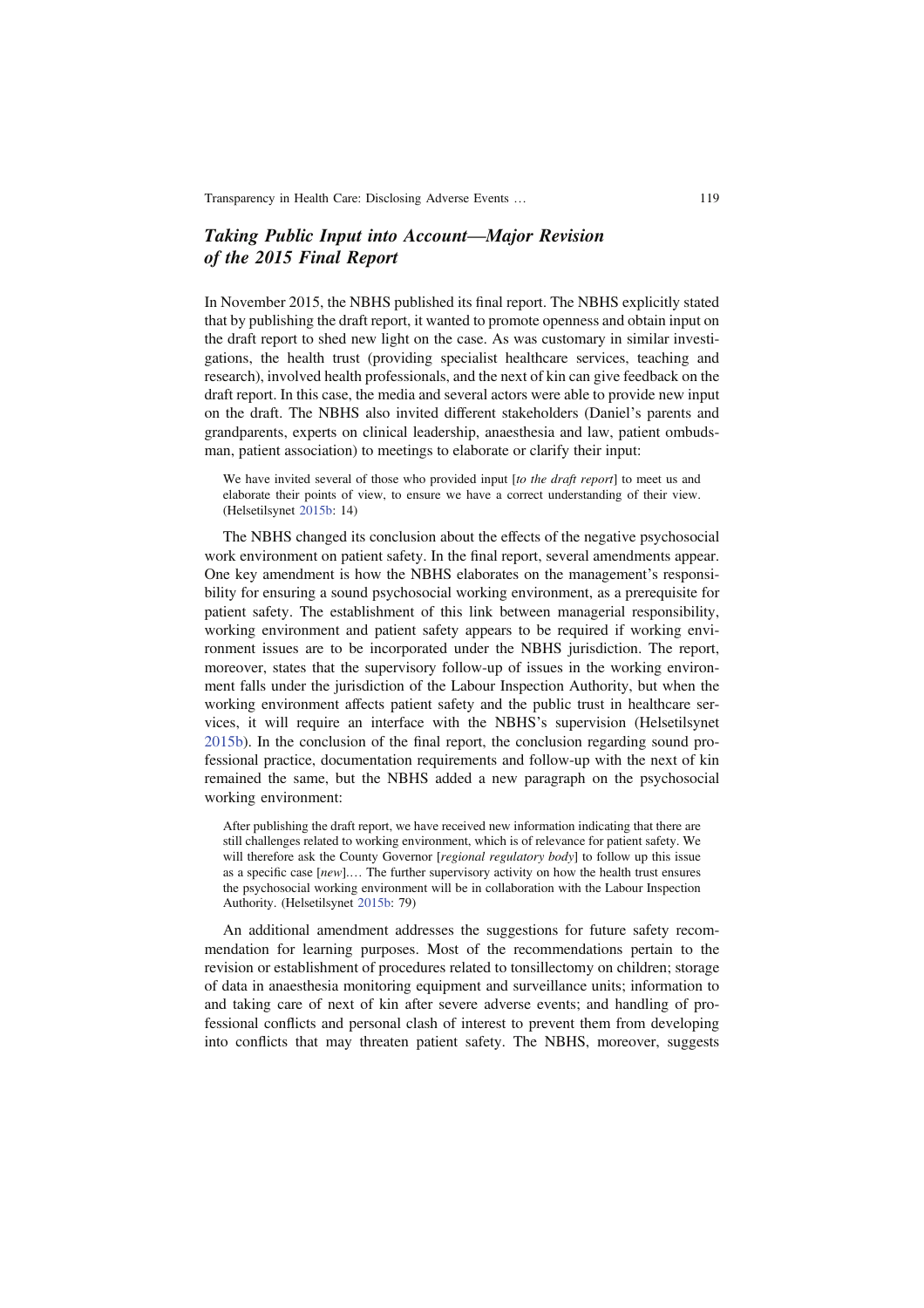considering the establishment of new national guidelines for tonsillectomy, including an assessment of which hospitals should offer this surgery, their competence needs and guidelines for observation of post-operative haemorrhage. At last, the future recommendations state that NBHS will initiate dialogue with the Labour Inspection Authority regarding the overlapping jurisdiction concerning the psychosocial working environment in relation to sound patient treatment.

### Details on the Role of Media and Public Critique

The final report provided amendments related to the media coverage of the Daniel case. In the draft report (Helsetilsynet 2015a), the role of media is described in one short paragraph. The comparison between the draft (Helsetilsynet 2015a) and final report (Helsetilsynet 2015b) illustrates much greater attention to the details of the media's role. In particular, we find more information on how the *Aftenposten* journalist worked on the case. The journalist claimed that in 2013, an employee who was not involved in the case tipped him off about 'war-conditions' between doctors at Molde Hospital, after a child's death following a routine operation in 2009. The journalist met with the child's parents and relatives, who described a situation of total repudiation of liability. He also obtained a disc containing all files in the case. The investigative report does not say anything about how the journalist got access to the disc, but he presented it to a lawyer and two doctors. Based on their feedback on the content, the journalist focused his attention on accusations of collusion and pressures and on why the regulatory authorities had closed the case in 2009 (Helsetilsynet 2015b).

After publication of the draft report, one of the experts that *Aftenposten* asked to comment on the case (co-author Olav Røise) argued that NBHS did not go into details on several issues in the report, including the accusations of pressure to adapt their version of the story to the police. Possible reasons for this could be a lack of competence or clinical experience among the investigatory team members, as he explained in the newspaper interview (*Aftenposten,* July, 6, 2015). Shortly after this critique, the head of the investigatory unit in NBHS called the expert. In a letter to the director of NBHS, the expert explained how the head of the investigative unit had approached him (*Aftenposten*, Sept. 3, 2015):

In the letter [*Expert*] writes that [*head of investigation unit*] told him that it could "harm him" if he presented the critique in public. She pointed out that this would harm doctors at Molde Hospital as well. According to the letter, [*Head of investigative unit*] also said, that [*expert*] had made "horrific accusations" about her unit, not holding the correct competence to assess if Daniel had received sound professional treatment at Molde Hospital.

Shortly thereafter, the head of investigatory unit resigned (*Aftenposten*, Sept. 3, 2015). The media's role in the Daniel case has been acknowledged both by Daniel's parents and the NBHS. Both the parents and the NBHS argue that the case would not have been reopened, and the conclusions would not have been revised, without newspaper attention (*Aftenposten,* Nov. 19, 2015).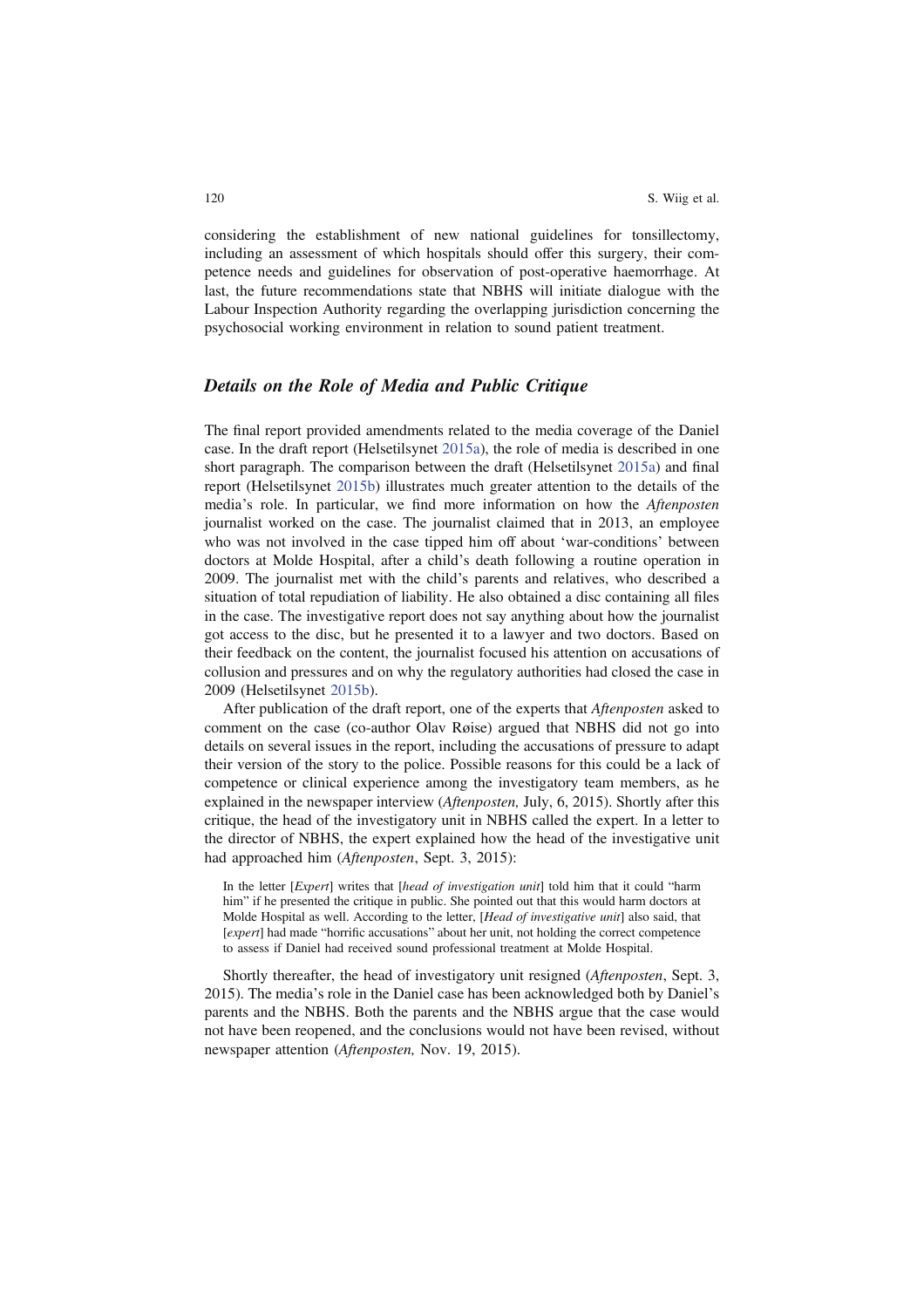### **Discussion**

# Tonsil Surgery—What Do We Know About the Risk from a Medical Perspective?

Tonsil surgery, with or without adenoidectomy, is technically a simple procedure learned at the early stages of surgical training. It is among the most common surgical procedures in the world. However, the procedure is associated with potential severe and lethal complications that are very rare and therefore not considered an important risk factor when operation is offered to the patient or to a child's parents. In a Swedish study based on data from the National Patient Register (NPR) matched with the National Cause of Death Register over an 8-year period (2004–2011), the incidence for lethal outcome after benign tonsil surgery was 1 out of 41,263 operations (Ostvoll et al. 2015). This means that an operation with lethal outcome, based on the Swedish data, will be seen about once every 8 years in Norway, providing that the indications for surgery are the same.

In Austria in 2006 and 2007, five children under the age of six died after tonsillectomy (Sarny et al. 2013). This led to a public and emotional discussion on risk after tonsil surgery resulting in a consensus paper with the goal of making the procedure safer. The indication for doing tonsillectomy was restricted and tonsillotomy—a less invasive procedure—was advocated for children younger than 6 years of age. This consensus strategy was followed up with—to our knowledge the only large-scale register study including all tonsil surgeries in Austria for 9 months in 2009—2010 disclosing safety data (Sarny et al. 2013). In their series, a haemorrhage rate of 12.3% for tonsillectomy and 2.3% for tonsillotomy was reported. Four percent of the patients with haemorrhage after tonsillectomies needed secondary surgery. Almost none in the tonsillotomy group needed secondary operation. The study also showed that repeated episodes of minor post-operative bleeding were a warning sign for further bleeding. According to the authors, the Austrian experience brought changes in education prior to surgery. Patients were given detailed information about what to watch for after a child's operation and what to do in case of haemorrhage.

#### Media as Whistleblower in Risk Communication

By exploring the Daniel case, we have seen how a tonsillectomy case characterized by cover-up, failure of the initial regulatory and hospital follow-up, came to a head when media shone a spotlight on the case (Hinchcliff et al. 2012; Mannion and Davies 2015; Millenson 2002; Waring 2015). By bringing new information to the table including critique of regulatory follow-up, the regulatory body appeared left with no other option than to re-open the case. They then continued with a strategy of transparency (Bouder et al. 2015), uncommon in a Norwegian setting, releasing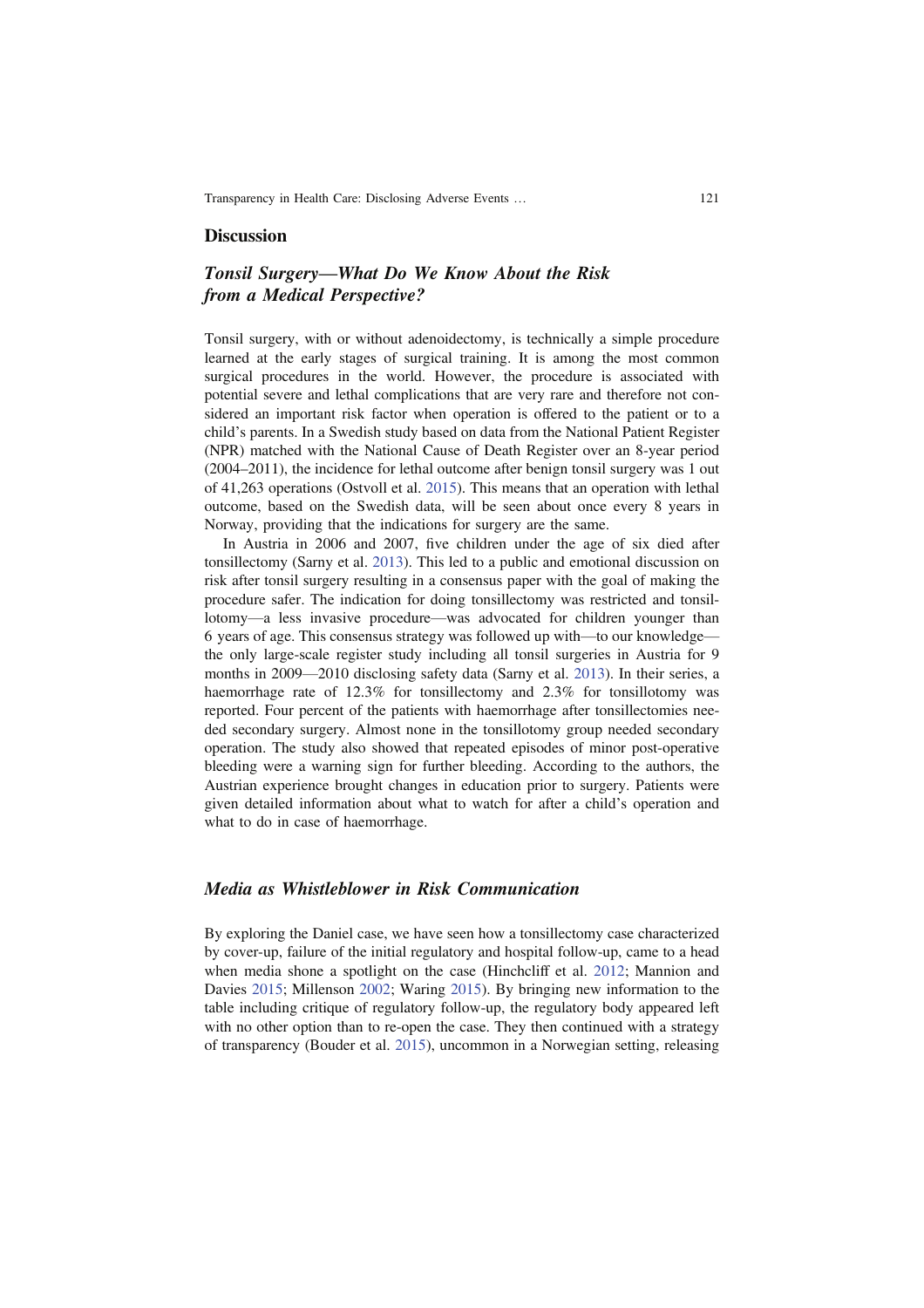draft report to the public, inviting experts to provide input, reflecting upon the media role and by making new safety recommendations to a wide range of actors.

The role of journalism in patient safety is interesting (Hinschcliff et al. 2012; Millenson 2002), and our study is reminiscent of findings from the early days of the patient safety movement. Millenson (2002) argued that until journalists took an interest in patient safety, it had not received much attention. As our study showed, this has similarities with the Daniel case where the regulator and the police closed the case, despite having collected information on possible cover-ups and professional battles after the event. News media gave the Daniel case renewed urgency. Moreover, the 'people-like-you' perspective in Millenson's (2002) study, is part of the Daniel case, where people like the readers or their children could die from a routine tonsil surgery. This framing places a human face on the formal parties involved (hospital, healthcare professionals and regulators).

# Amplification of Events and Transparency

The regulator applied a new strategy of transparency in the Daniel case. The Social Amplification of Risk Framework (Pidgeon et al. 2003) claims that the social and economic impacts of an adverse event like Daniel's death are determined not only by the direct physical consequences of the event but also by the interaction of psychological, cultural, social and institutional processes amplifying or attenuating public experience of the event, resulting in secondary impacts (Pidgeon et al. 2003; Renn et al. 1992). By publishing new information and consulting powerful experts, we contend that the news media started an amplification process with consequences of loss of credibility in the initial regulatory follow-up, causing the case to be reopened and the findings in the final report substantially changed. This new transparency can be interpreted as a way of reconstructing the credibility of the regulatory investigation (Lofsted 2010) by making the process as open and transparent as possible in terms of information sources, regulatory assessments and rationality, use of input from journalists, experts, healthcare professionals and next of kin. In the transparency literature (Bouder, et al. 2015; Coglianese 2009), this approach is termed a *reasoned form of transparency*.

This is different from fi*sh*-*bowl transparency*: full disclosure without explanatory information or contextualization. Reasoned transparency accepts that transparency, as information disclosure alone, is not a solution. Reasoned transparency policies demand that regulators or government officials 'offer explicit explanations for their actions', the facts and evidence they base decisions on (Bouder et al. 2015; Coglianese 2009). In our case, we revealed several links to the reasoning approach, for example when and why the NBHS initially excluded psychosocial working environment from the draft report, and then argued why it had been added to the conclusion of the final report. The media coverage and reasoned transparency approach had societal impacts (Pidgeon et al. 2003). The safety recommendations manifest some of the societal impacts by suggesting new procedures, guidelines and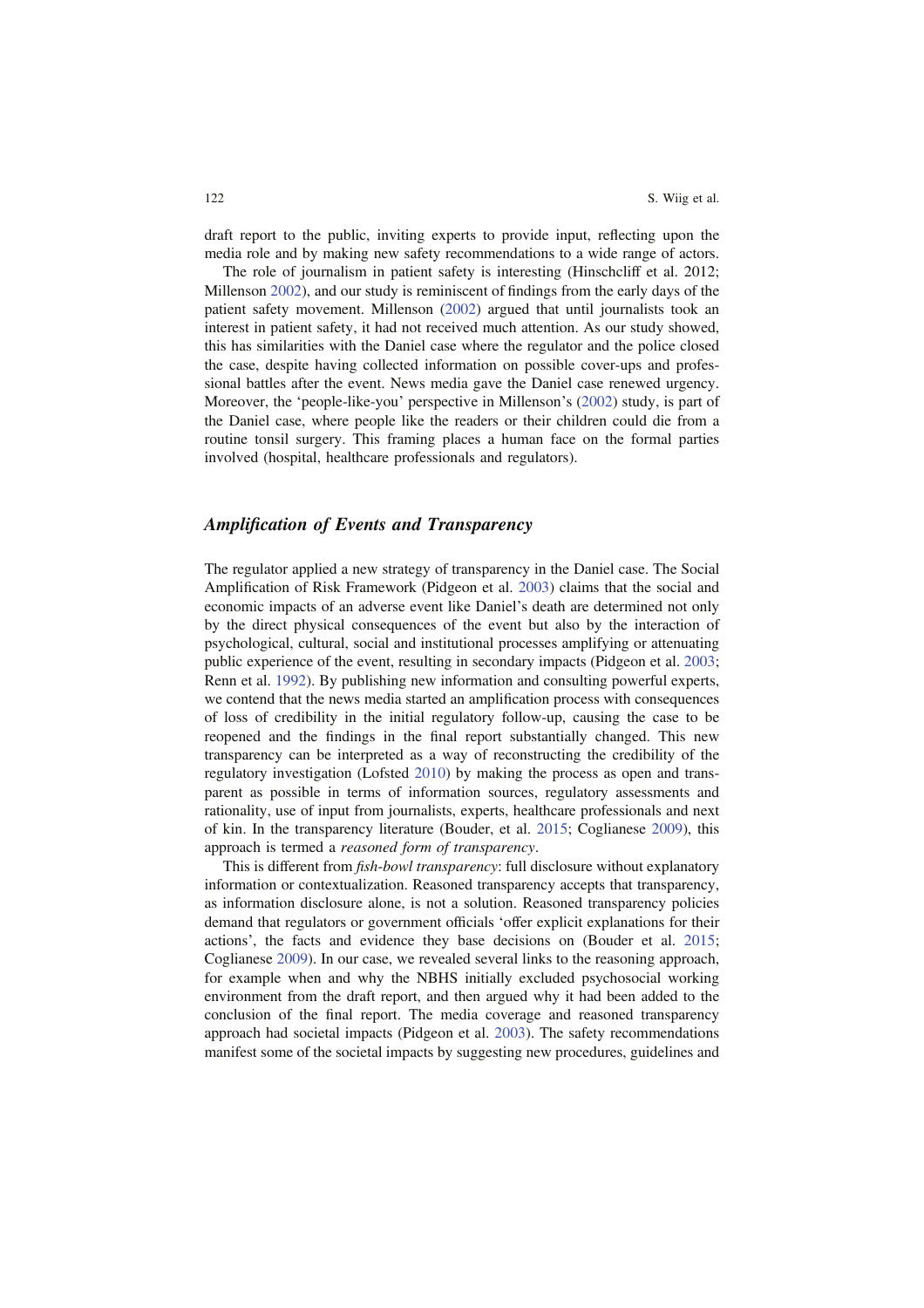clearer interface between regulatory authorities (Board of Health and Labor Inspectorate) and the coordination of inspection activities.

Transparency related to the adverse event is high on the agenda in Norwegian health care and elsewhere (Blomgren 2007; Kurtzman and Jennings 2008; Tavare 2012). The development can be interpreted as part of a risk communication strategy focusing on openness to patients and the public (Bouder et al. 2015; Kasperson et al. 1988; Lofstedt et al. 2011). Under the Social Amplification of Risk Framework (Pidgeon et al. 2003), the increased demand for transparency is not necessarily welcomed by healthcare professionals or regulators. These actors may fear the role of media and wish to go under the radar to avoid negative publicity and reputation risk, following media's role in risk communication and amplification processes. We saw this in the Daniel case when healthcare professionals were pressured to align their explanations, and when the director of the investigation unit at NBHS called one of the experts, and warned him that public criticism in the media would damage him and other doctors at the hospital. We can interpret these reactions, as an attempt to reduce the expected amplifications and ripple effects (Pidgeon et al. 2003) caused by fleshing out the event and critics in the media.

### **Conclusion**

Transparency is not a panacea and involves trade-offs. More democracy, more freedom of information and more efficiency are expected from transparency, but may cause a society of control, with few confidential spaces (Han 2015), and escalating costs to meet performance demands (Hood and Dixon 2015). Healthcare innovations, regulation and safety improvement processes involve conflicts, professional discussions, mistakes and new ideas. Healthcare professionals and regulators need confidential space for debate and disagreement (Becker 1999). This is not the same as a cover-up or collusion to conceal an adverse event from the public. By using the Daniel case as emblematic of Norwegian risk communication strategies in health care, improvements should be made along the lines of direct and adequate information exchange according to patient rights, and efforts to foster open and transparent regulatory and organizational cultures to ensure public trust.

Declaration of interest Co-author, Olav Røise, was involved in the media coverage of the Daniel case as a clinical expert who was asked to give an assessment of the draft report described in the results section: *Details on the role of media and public critique*.

## References

Aase, K., & Rosness, R. (2015). Organisatoriske ulykker og resiliente organisasjoner i helsetjenesten – ulike perspektiver. In: Aase, K. (Ed.), *Pasientsikkerhet - teori og praksis*, (pp. 25–47). Oslo: Universitetsforlaget. (Title: Patient Safety—Theory and Practice).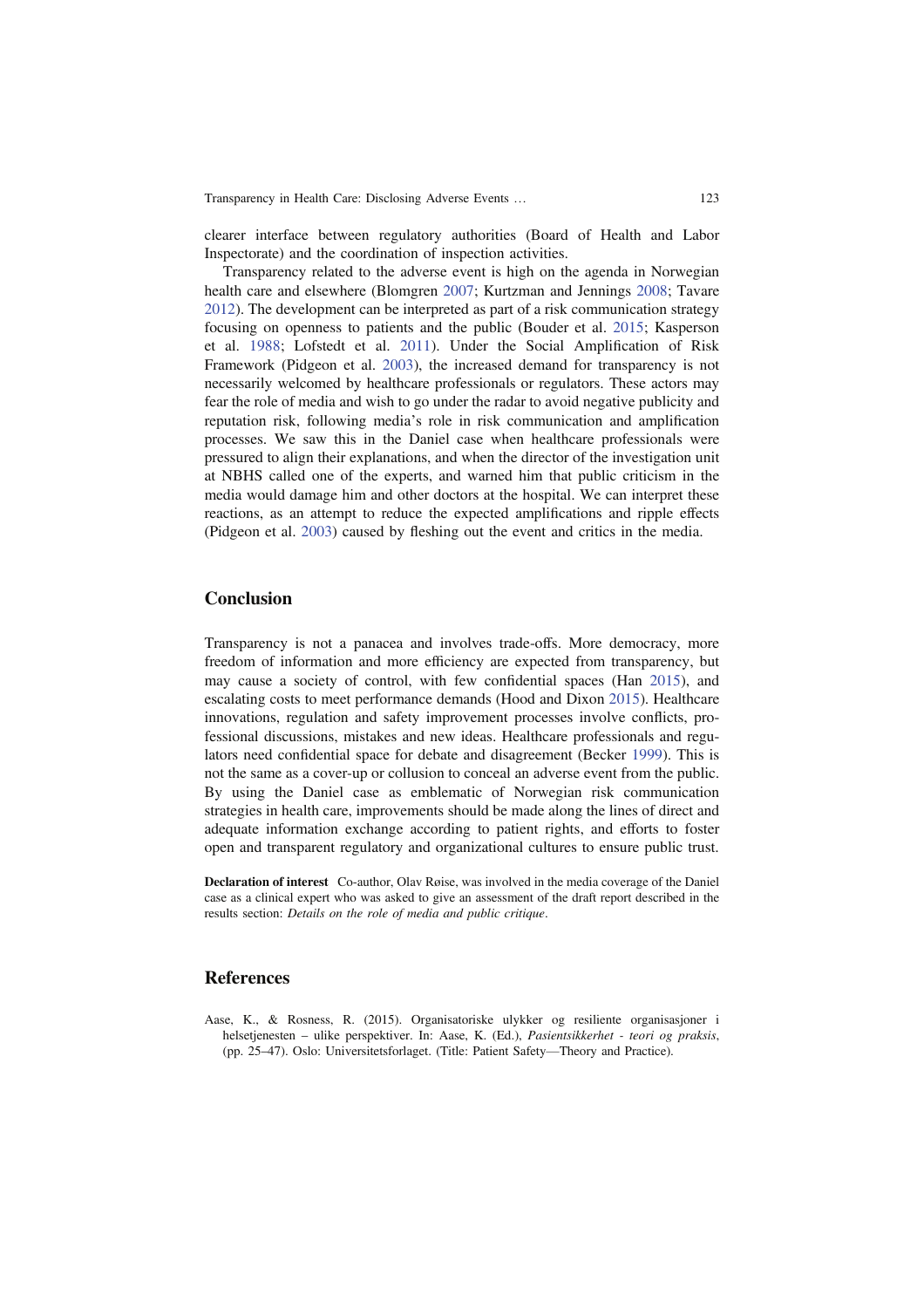- AHUS. (2015). AHUS web page on patient safety including 3-3 reports and quality indicators. http://www.ahus.no/fagfolk\_/temasider\_/Sider/pasientsikkerhet.aspx.
- Becker, G. (1999). From theory to practice—On the difficulties of improving human-factors learning from adverse events in an inhospitable environment. In Misumi, J., Wilpert, B., Miller, R. (eds) (1999). *Nuclear Safety*—*A human factors perspective*. London: Taylor & Francis.
- Blomgren, M. (2007). The drive for transparency: Organizational field transformation in Swedish healthcare. *Public Administration, 85*(1), 67–82.
- Bouder, F., Way, D., Löfstedt, R., & Evensen, D. (2015). Transparency in Europe: A quantitative study. *Risk Analysis, 35*(7), 1210–1229.
- Braithwaite, J, Wears, R. L., & Hollnagel, E. (2015). Resilient health care: Turning patient safety on its head. *International Journal for Quality in Health Care*, 1–3. https://doi.org/10.1093/ intohc/mzv063.
- Coglianese, C. (2009). The transparency president? The Obama administration and open government. *Governance, 22*(4), 529–544.
- Francis, R. (2013). *Report of the mid staffordshire NHS foundation trust public inquiry executive summary*. London: The Stationery Office.
- Francis, R. (2015). *Freedom to speak up*. London: TSO. http://webarchive.nationalarchives.gov. uk/20150218150343/, https://freedomtospeakup.org.uk/wp-content/uploads/2014/07/F2SU\_ Executive-summary.pdf.
- Han, B.-C. (2015). *The transparency society*. Stanford: Stanford University Press.
- Hannawa, A. F., Shigemoto, Y., & Little, T. D. (2016). Medical errors: Disclosure styles, interpersonal forgiveness, and outcomes. *Social Science and Medicine, 156,* 29–38. https://doi. org/10.1016/j.socscimed.2016.03.026.
- Helsetilsynet. (2015a). *Utkast til rapport i tilsynssak*—*d*ø*dsfall etter postoperative komplikasjoner etter tonsillektomi*. (Draft investigation report).
- Helsetilsynet. (2015b). *Tilsynsrapport etter alvorlig hendelse (Danielsaken)*. (Final investigation report).
- Hinchcliff, R., Westbrook, J., Greenfield, D., Baysari, M., Moldovan, M., & Braithwaite, J. (2012). Analysis of Australian newspaper coverage of medication errors. *International Journal for Quality in Health Care, 24*(1), 1–8.
- Hood, C., & Dixon, R. (2015). *A government that worked better and cost less? Evaluating three decades of reform and change in the UK central government*. Oxford: Oxford University Press.
- Johnstone, J., & Kanitsaki, O. (2006). The ethics and practical importance of defining, distinguishing and disclosing nursing errors: A discussion paper. *International Journal of Nursing Studies, 43*(3), 367–376.
- Kasperson, R. E., Renn, O., Slovic, P., Brown, H. S., EMel, R., Goble, J.X. et al. (1988). The social amplification of risk: A conceptual framework. *Risk Analysis, 8*, 177–187.
- Kurtzman, E. T., & Jennings, B. M. (2008). Trends in transparency. *The Journal of Nursing Administration, 38*(7/8), 349–354.
- Liang B. A., & Lovett K. M. (2013). Error disclosure. In Agrawal, A. (Ed.), *Patient safety*—*A case-based comprehensive guide* (pp. 329–340). New York: Springer Science and Business Media New York.
- Lofsted, R. (2010). Risk communication guidelines for Europe: A modest proposition. *Journal of Risk Research, 13*(1), 87–109.
- Lofstedt, R., Bouder, F., Wardman, J., & Chakraborty, S. (2011). The changing nature of communication and regulation of risk in Europe. *Journal of Risk Research, 14*(4), 409–429.
- Mannion, R., & Davies, H. T. O. (2015). Cultures of silence and cultures of voice: The role of whistleblowing in healthcare organizations. *International Journal of Health Policy Management, 4*(8), 503–505.
- Millenson, M. L. (2002). Pushing the profession: how the news media turned patient safety into a priority. *Quality and Safety in Health Care, 11,* 57–63.